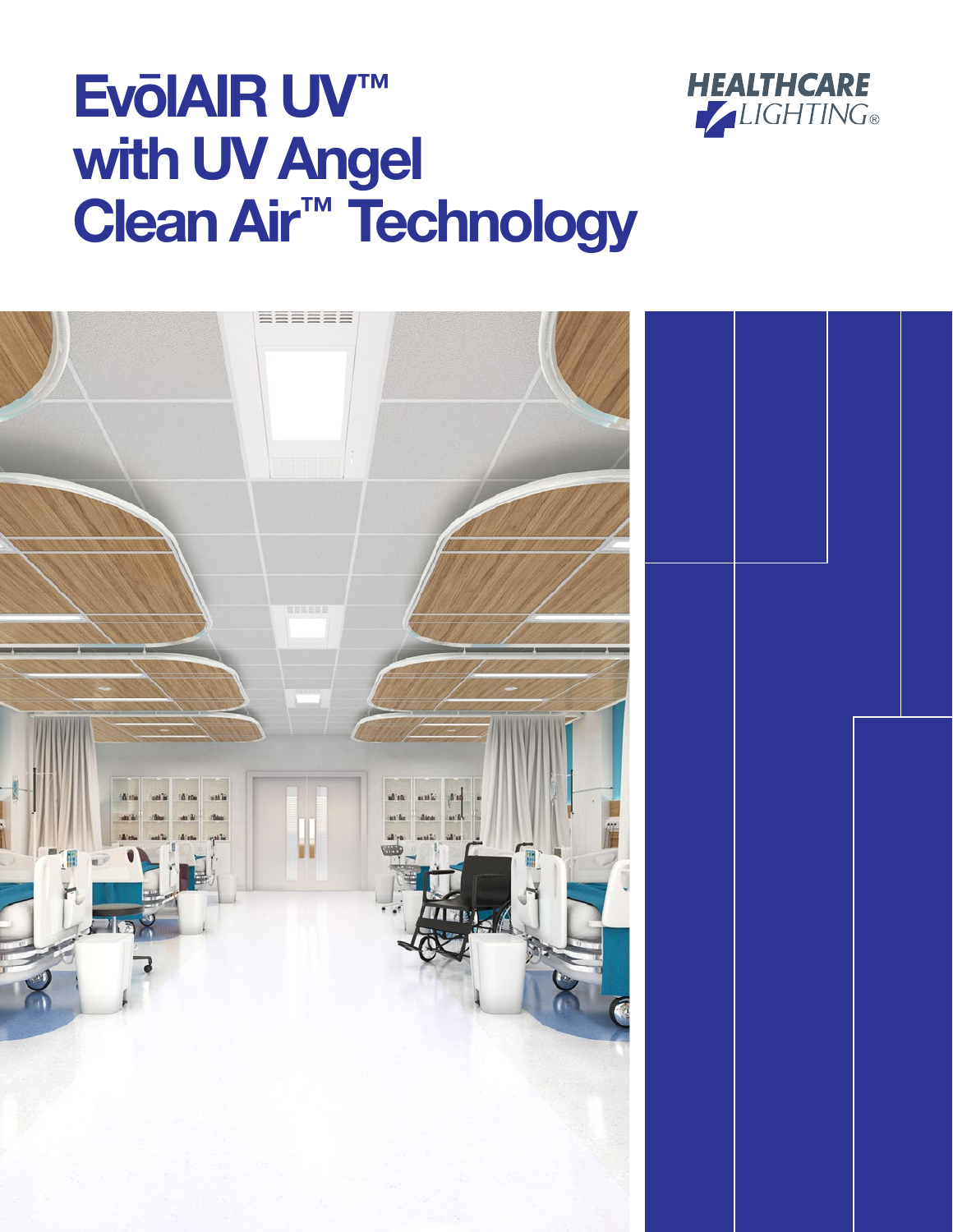# The fight against pathogens

Lighting professionals have an unprecedented opportunity to harness the power of UV to reduce pathogens\*.

Explore our UV light disinfection\*\* technologies.



\* Refer to product specification sheet at acuitybrands.com/UV-Products for efficacy claims and claim substantiation regarding specific pathogens.

\*\*All references to "disinfection" are referring generally to the reduction of pathogenic bioburden and are not intended to refer to any specific definition of the term as may be used for other purposes by the U.S. Food and Drug Administration or the U.S. Environmental Protection Agency. The disinfection technology as incorporated in Acuity Brands products is not for use as or for the disinfection of medical devices. Reduction of the pathogenic bioburden is a function of fixture run time, distance to the UV light source and/or other factors, and the level of reduction will vary within a specific space.

**HEALTHCARE LIGHTING®**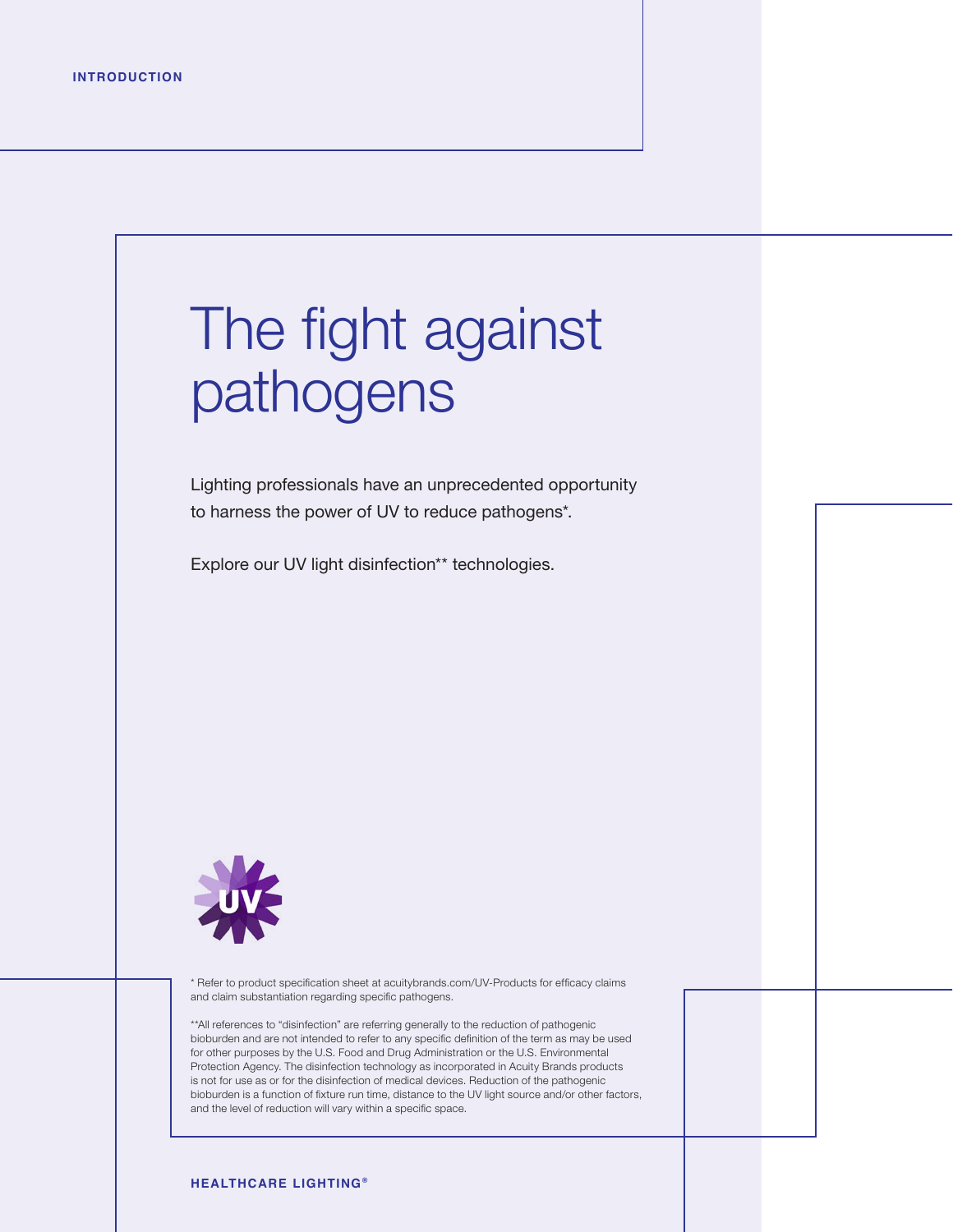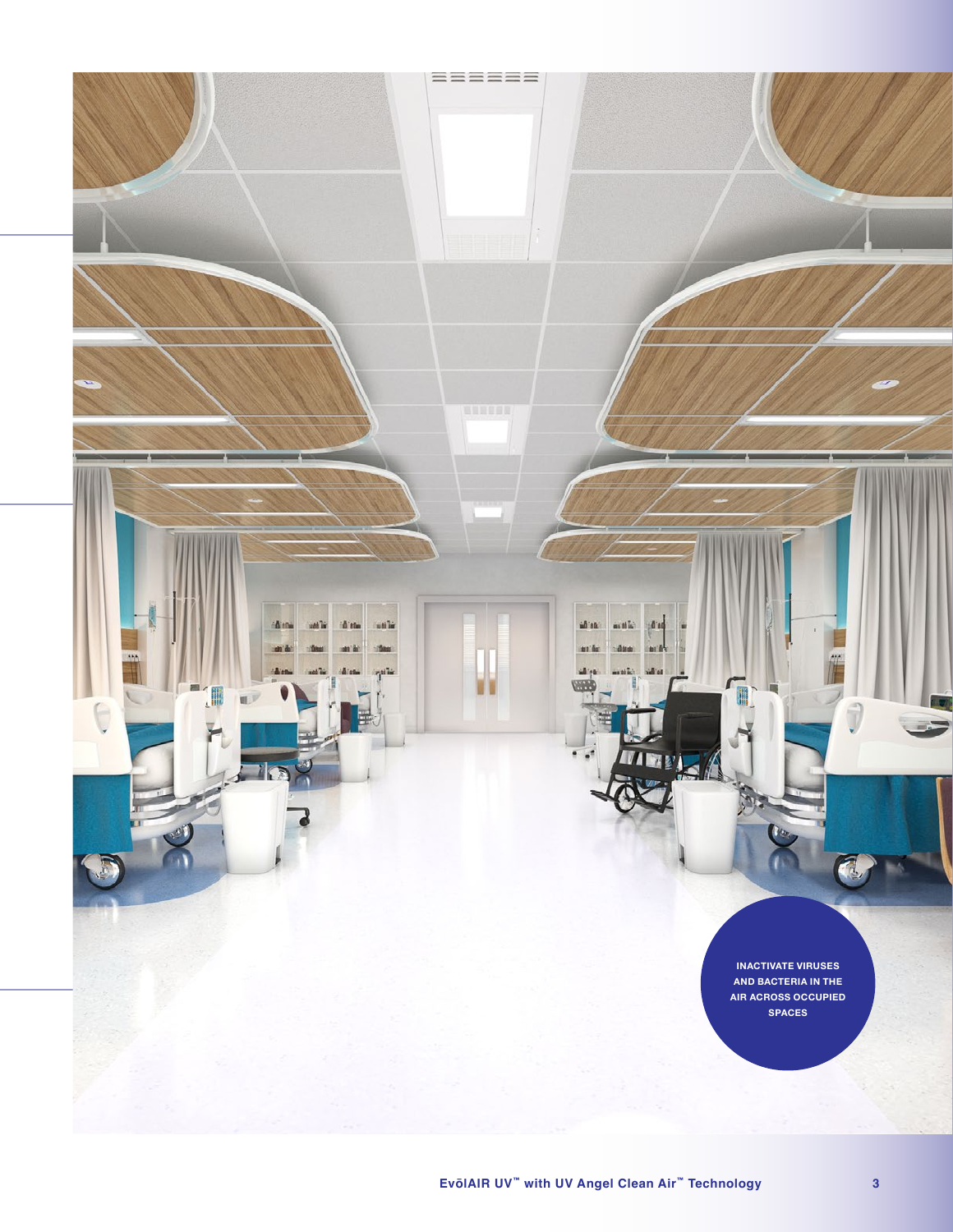# The power of onboard air disinfection technology

Unlike other 254nm UV disinfection solutions, EvōlAIR UV™ with UV Angel Clean Air™ Technology is a controlled air disinfection solution that reduces pathogenic bioburden in occupied spaces.

Automatic: This automated continuous UV-C air treatment system uses 254nm UV light in a patented engineered air purification technology system to reduce levels of viruses, bacteria and fungi.

Seamless: Combines a sealed UV-C air treatment chamber with LED lighting and can be placed in existing or new construction ceilings.

\*Refer to product specification sheets at acuitybrands.com/UV-Products for efficacy claims and claim substantiation regarding specific products and pathogens.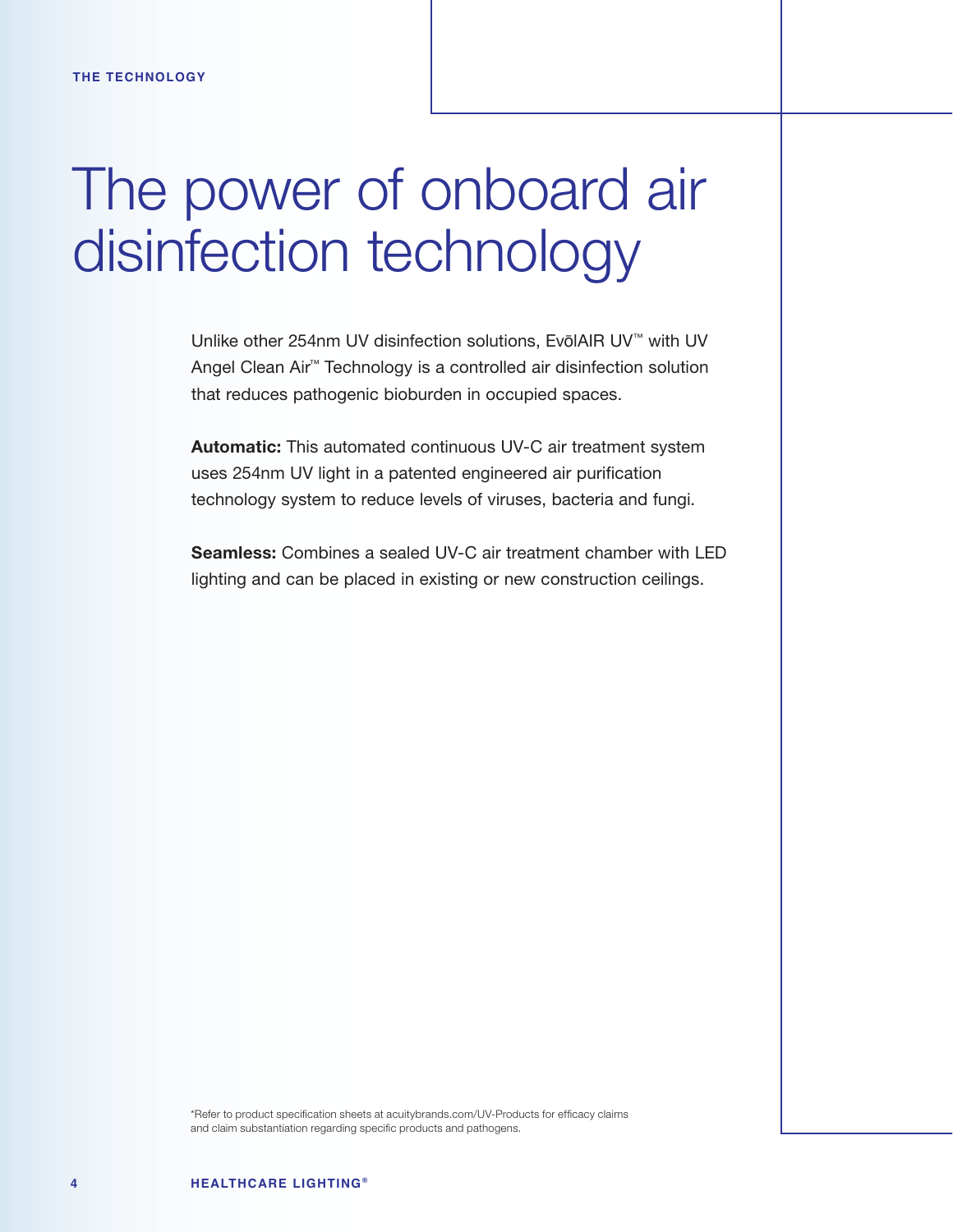

## How air is treated

- Air is quietly drawn through a MERV 6 filter into a sealed UV-C chamber
- Air is circulated through the UV-C chamber where it is treated with an enclosed high intensity UV-C light to inactivate bacteria, fungus, and viruses\* 2
	- Treated air is then returned to the room

1

3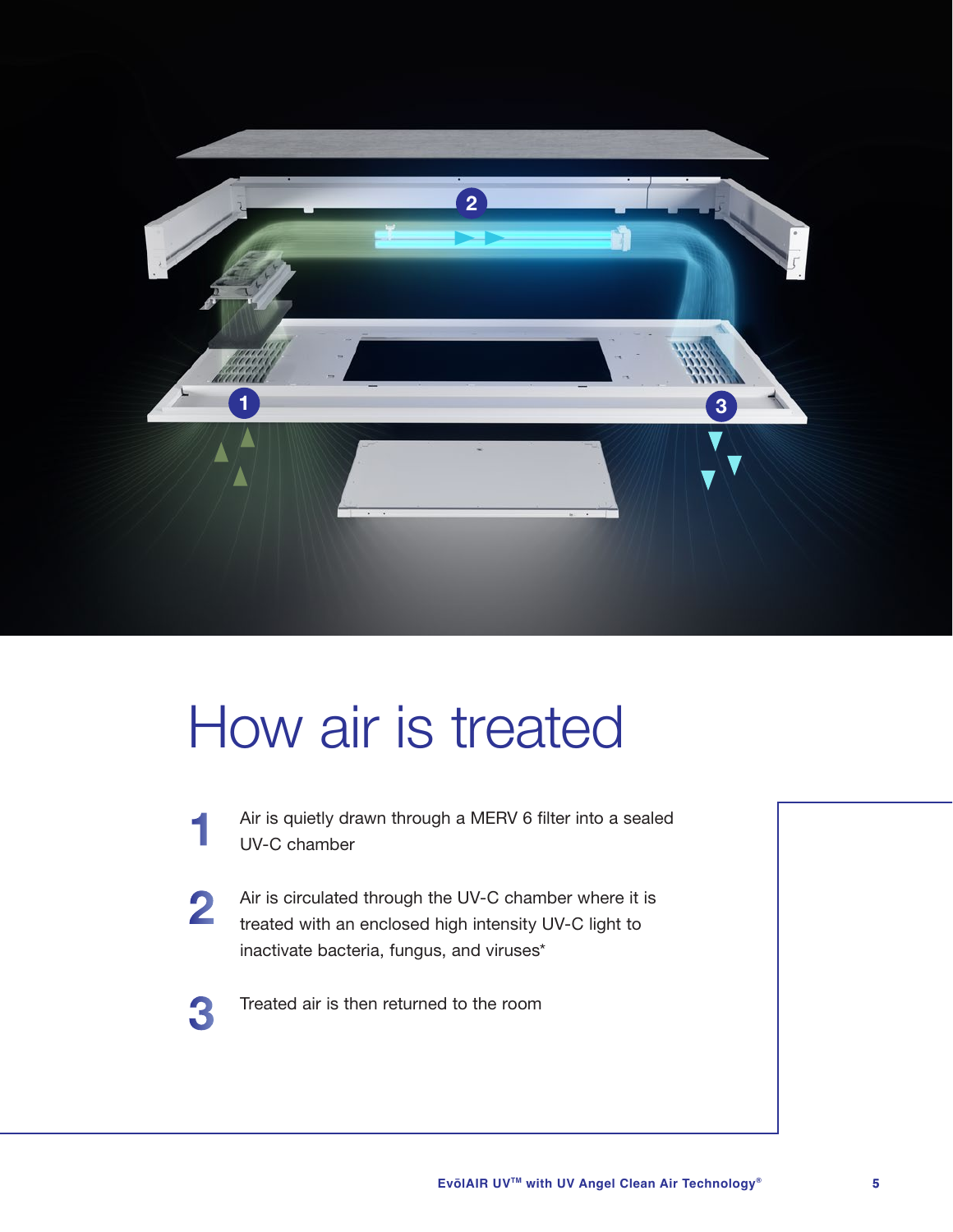## Continuous air disinfection technology

Using a controlled airflow into an enclosed UV-C chamber, EvōlAIR UV with UV Angel Clean Air Technology continuously inactivates airborne pathogens\* - even with people in the space.

DIMENSIONS: Standard 2' x 4' grid construction

#### INSTALLATION OPTIONS:

T-grid acoustical ceiling, hard ceiling mount, and surface ceiling mount. Suspension cable kits also available.

### ILLUMINATION OPTIONS: 3000K, 3500K, 4000K and 5000K

\*Refer to product specification sheets at acuitybrands.com/UV-Products for efficacy claims and claim substantiation regarding specific products and pathogens.

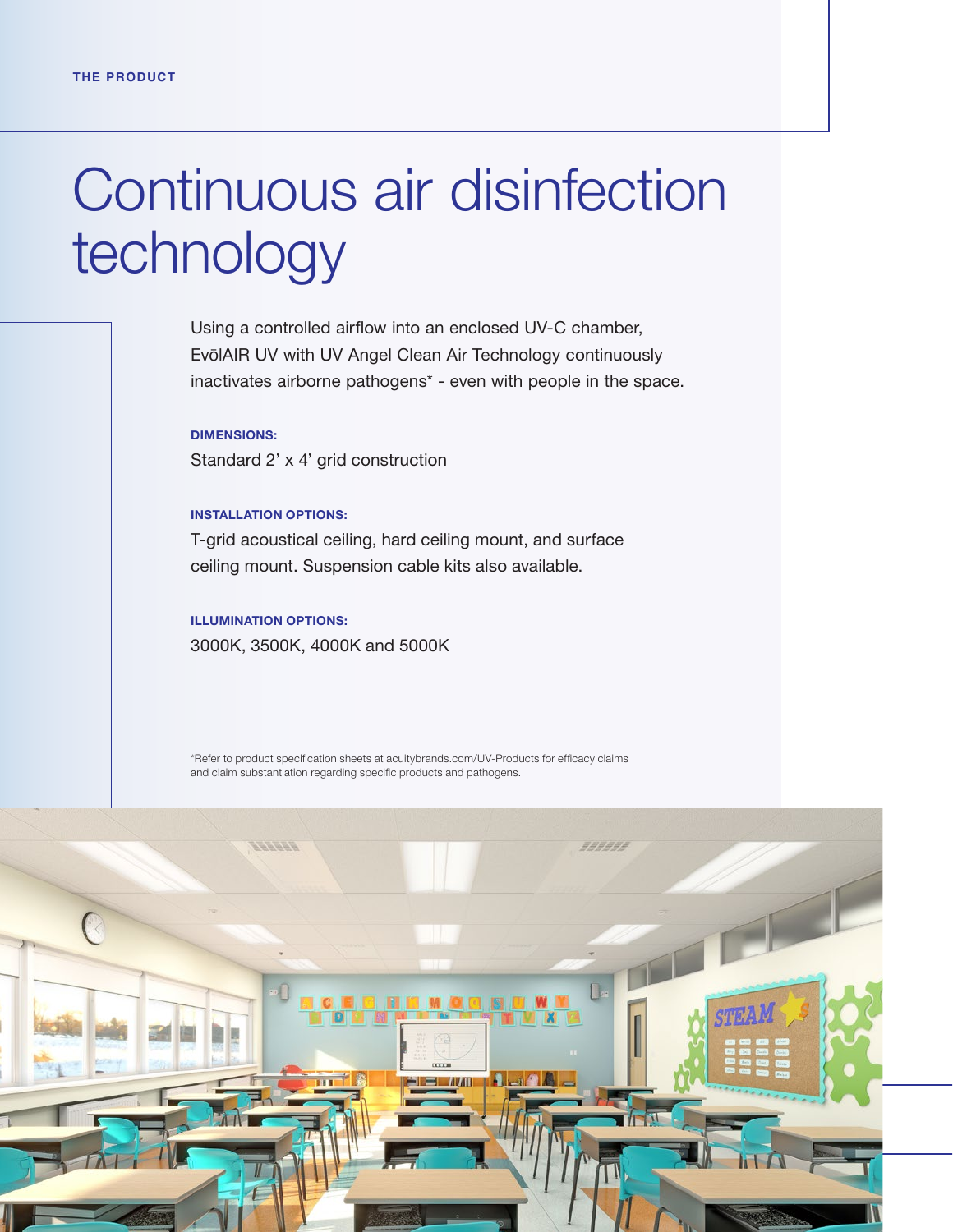

### UNIT WITH DOWNLIGHT